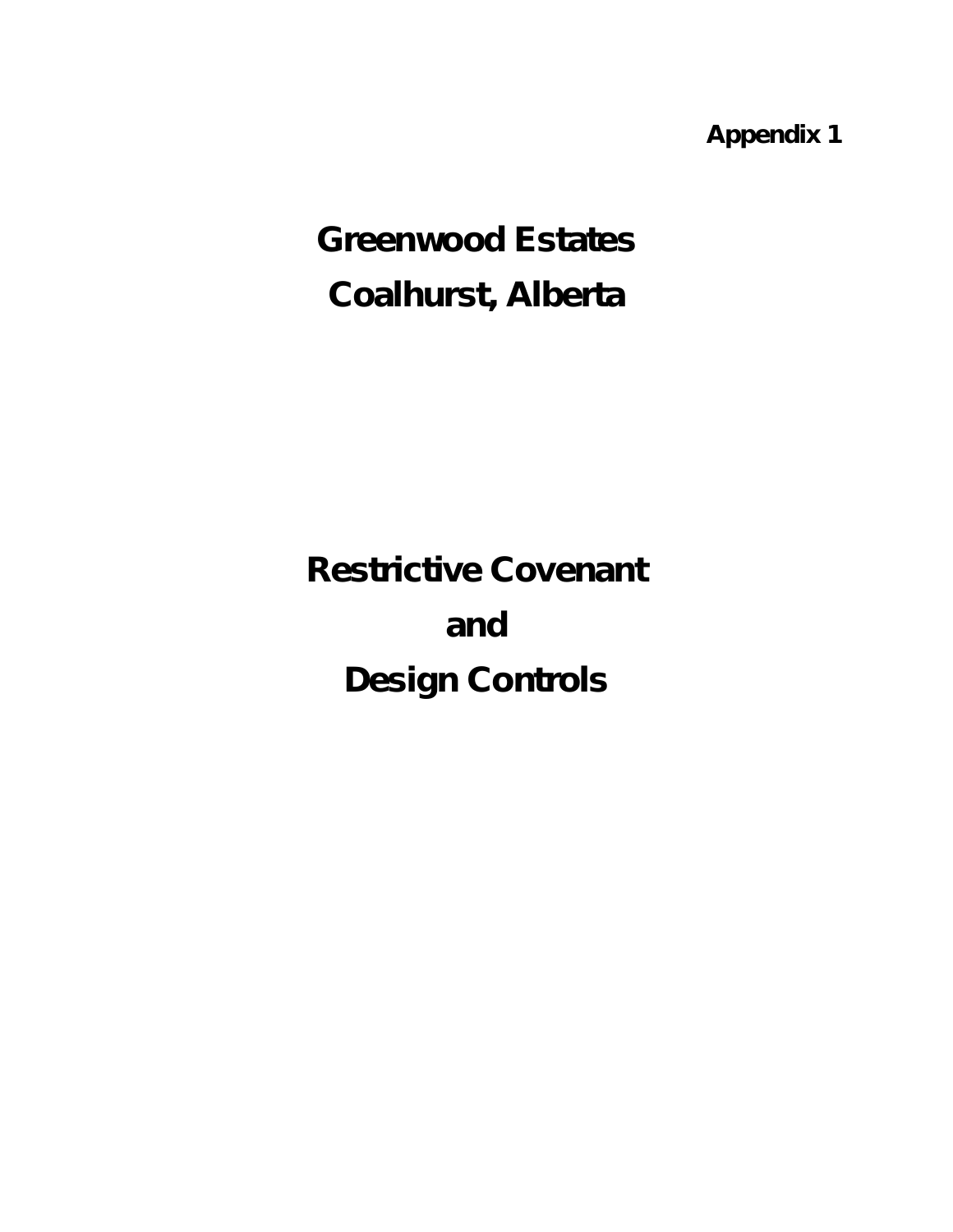# **Design Controls** *Greenwood Estates Subdivision*

**WHEREAS** Greenwood Homes Inc. (at the time of the registration of these Design Controls) is the registered owner of the development known as Greenwood Estates situated in the Town of Coalhurst, in the Province of Alberta (hereinafter called the "Subdivision"), and is in the process of developing the Subdivision into a series of residential lots;

**AND WHEREAS** the controls contained herein are intended to implement standards of appearance and quality in the Subdivision by attaching certain restrictions, covenants and conditions restrictive in nature in respect of the exterior design, use (to the extent that use is a function of design) and development, to each lot located within the Subdivision (hereinafter referred to as a "Lot", or referred to as the "Lands" when referring collectively to all of the lots located within the Subdivision) and each and every part thereof and the buildings, structures, improvements and premises to be erected on each and every part of the Lands;

**AND WHEREAS** the restrictions, covenants and conditions contained herein are not meant to detract or derogate in any way from any applicable laws, regulations or by-laws (including but not limited to land use by-laws of the Town of Coalhurst as may be enacted from time to time), but are in addition and supplementary to, the restrictions, covenants and conditions contained in any such laws, regulations and by-laws;

#### **ARTICLE I INTERPRETATION**

1.1 DEFINITIONS - Wherever used in these Design Controls, the following shall have the meaning set opposite them except where the context of these Design Controls otherwise requires:

(a) "Application" means the submission by a Lot Owner to the Design Controls Consultant of the building plans and other required documents with regard to Initial Development as set out in Article 4.4 herein;

(b) "Design Controls" means these Design Controls including any amendments made to the same, and the expressions "herein", "hereof", "above", "below", and similar expressions used in any paragraph, sub-paragraph, section or article of these Design Controls shall refer and relate to the whole of these Design Controls and not to that paragraph, sub-paragraph, section, or article only unless otherwise expressly provided;

(c) "Design Controls Consultant" shall mean Martin Geomatic Consultants Ltd. or any other person, committee, or body corporate elected or appointed as the case may be by the Developer, whose main purpose is to review the Application and to inspect the Initial Development relative to the Design Specifications in accordance with the provisions of these Design Controls;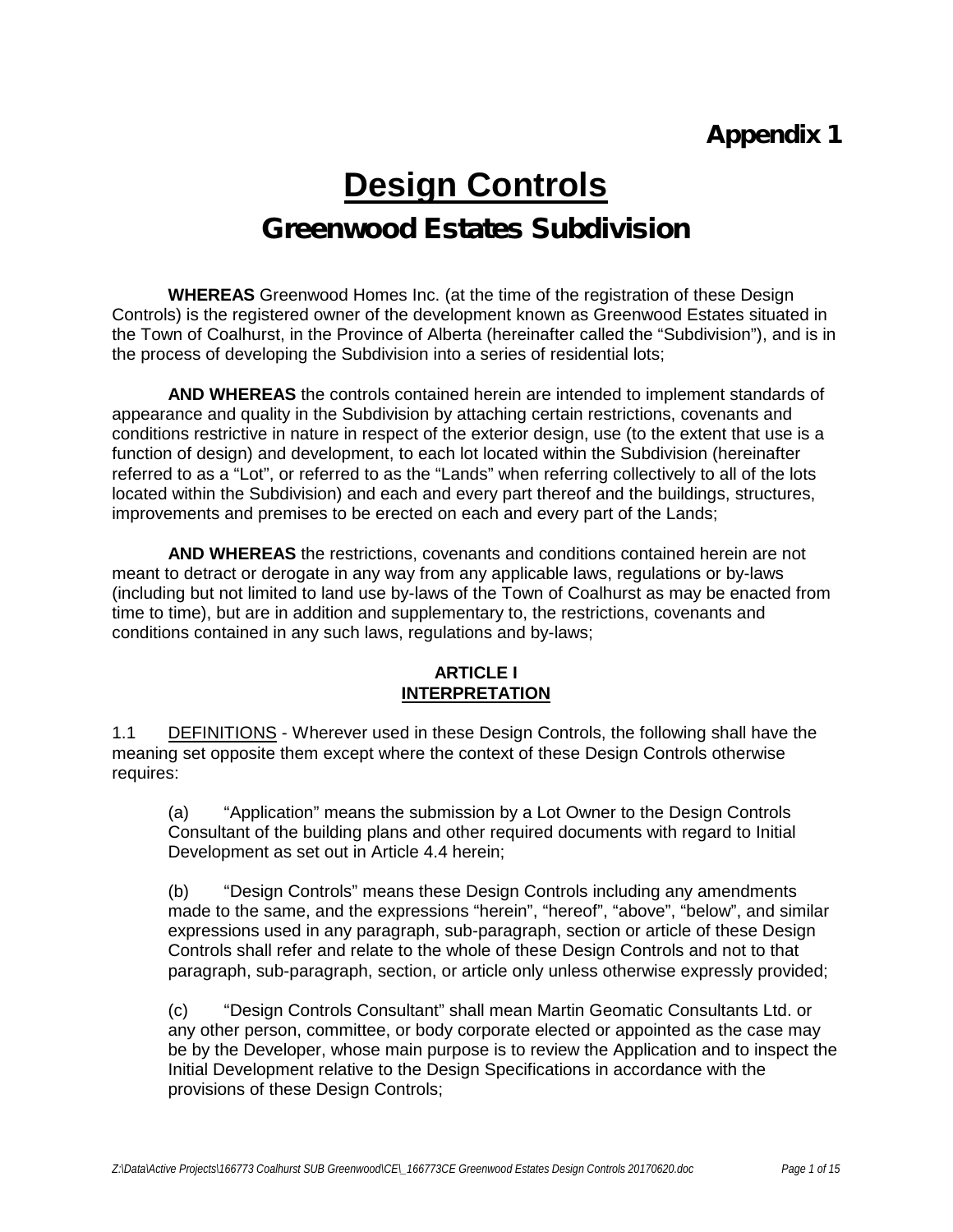(d) "Design Specifications" shall mean those specifications set out in Article 5.1 to Article 5.16 inclusive herein;

(e) "Developer" means Greenwood Homes Inc. or any party that may be successor in interest to Greenwood Homes Inc.'s position as developer of the Subdivision;

(f) "Grading Application" shall mean the submission by a Lot Owner to the Grading Consultant of the grading and elevation plans and other required documents as set out in Article 10.4 herein;

(g) "Grading Consultant" shall mean *Martin Geomatic Consultants Ltd.* or any other person, committee, or body corporate elected or appointed as the case may be by the Developer, whose main purpose is to review the Grading Application and to inspect the Initial Development relative to the Grading Requirements and in accordance with the provisions of these Design Controls;

(h) "Grading Requirements" shall mean the grading and drainage requirements for any Lot as set out and prescribed in Article 8.1 and 8.2 herein;

(i) "Improvements" shall mean the erection, construction, reconstruction, development and or redevelopment of any structure or land (including without limitation a residential dwelling, garage, fencing, driveway or walkway, landscaping, or grading) and any improvements thereto, upon a Lot or to any structure located within the boundaries of a Lot, including the placement of any structure upon a Lot, and shall include without limitation, all Initial Development;

(j) "Initial Development" shall mean the erection, construction, or development of a residential dwelling (which must include an attached double garage and Landscaping) for the first time on a Lot;

(k) "Landscaping" shall mean landscaping of the front yard of a Lot, or if a corner Lot, the landscaping of the front and side yards of a Lot that face the municipality's street, as set out in Article 5.14 herein;

(l) "Lot Owner" means the owner of a residential Lot located within the Subdivision;

(m) "Purchase Agreement" means the Agreement entered into between a purchaser and the Developer for the purchase of a particular Lot for the first time following subdivision of the Lands;

(n) "Purchaser" shall mean the purchaser named in the Purchase Agreement.

(o) "Security Deposit" means the amount payable as a security deposit by the Lot Owner to the Developer as set out in the Purchase Agreement, or in the event an amount has not been set out in the Purchase Agreement, the security deposit shall be in an amount prescribed by the Developer from time to time.

(p) "Subdivision" means the development known as Greenwood Estates situated within the corporate boundaries of the Town of Coalhurst in the Province of Alberta.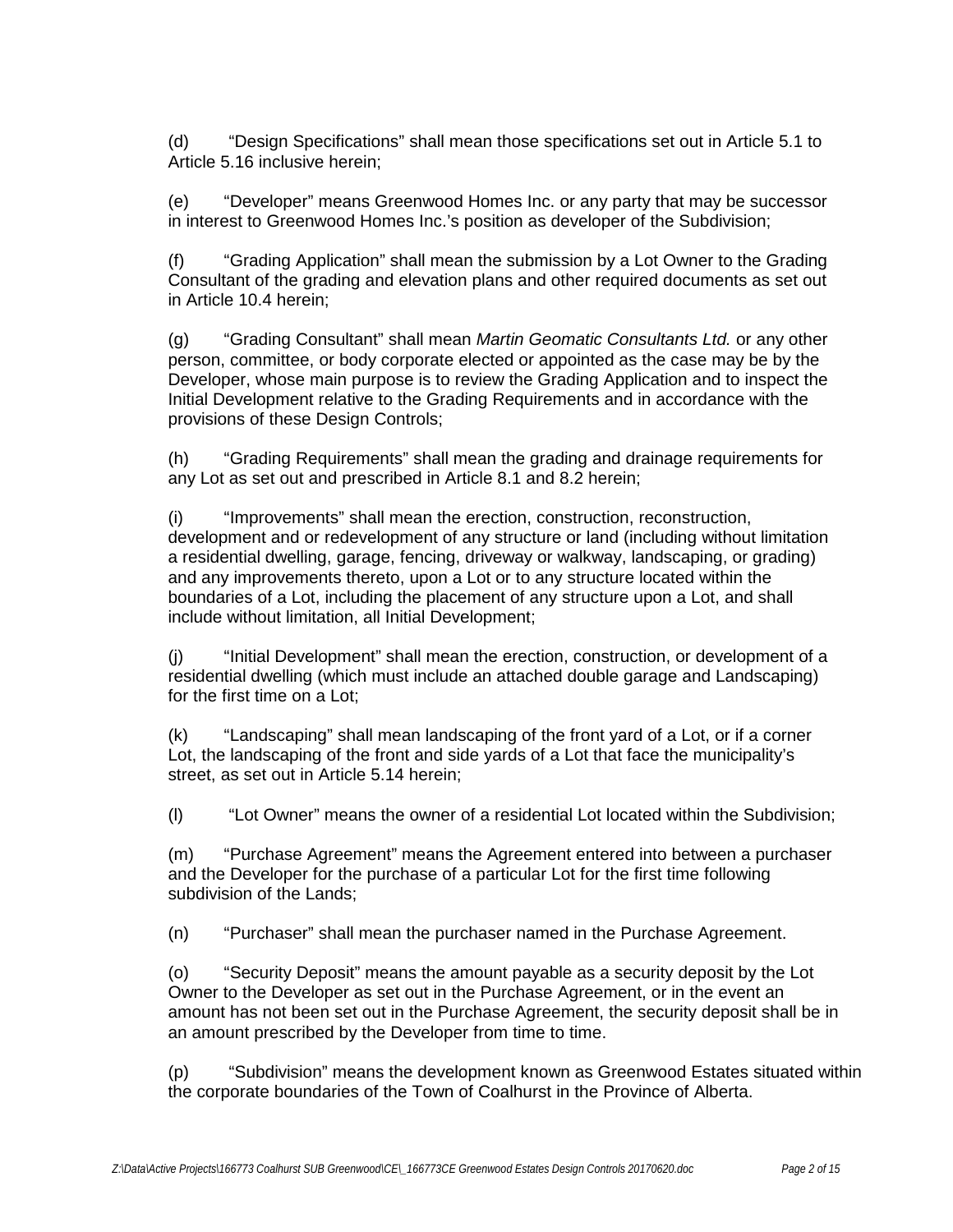1.2 HEADINGS - Headings of the Articles hereof are inserted for convenience of reference only and shall not affect the construction or interpretation of these Design Controls.

1.3 CONSTRUCTION - Words importing singular number only shall include the plural and vice versa and words importing the masculine gender shall include the feminine and neuter genders and words importing persons shall include a natural person, incorporated organization, partnerships, syndicates, associations, trusts, government, governmental authority, any number or aggregate of persons or other legal entity.

1.4 PREAMBLE - The preamble shall form an integral part of these Design Controls.

1.5 RESPONSIBILITY - Non compliance with, or any violation of, these Design Controls on the part of any agent, employee, contractor, subcontractor, family member, invitee or guest of the Lot Owner shall be considered a default on the part of the Lot Owner.

1.6 SEVERABILITY - In the event that any one or more of the provisions contained in these Design Controls or a portion thereof, shall for any reason be held to be invalid, illegal, or unenforceable in any respect, such invalidity, illegality, or unenforceability shall not affect the remaining portions of any such provision or any other provisions of these Design Controls and these Design Controls shall be construed as if such invalid, illegal, or unenforceable provision or a portion of such provision has never been contained herein.

1.7 GOVERNING LAWS - These Design Controls and the obligations and provisions contained herein shall be governed and construed in accordance with the laws of the Province of Alberta and the federal laws of Canada applicable therein.

# **ARTICLE II OPERATION**

2.1 OPERATION - These Design Controls shall apply to all Improvements on any Lot in the Subdivision and accordingly, all Improvements shall comply with these Design Controls including without limitation the Design Specifications and the Grading Requirements subject to the right of the Developer or the Design Controls Consultant or the Grading Consultant to modify, amend or waive the same. These Design Controls are for the benefit of all Lot Owners and all Lot Owners shall be bound by them. The approval processes set out in Articles IV and Article X herein shall apply to Initial Development only. In addition to the requirements contained in these Design Controls, all Improvements within the Subdivision MUST comply with the latest versions of the Town of Coalhurst Bylaws and all of its Building Codes, the Alberta Building Code, and all other applicable laws, bylaws and regulations.

2.2 TIME RESTRICTION - Any Initial Development, which must include Landscaping and a garage as set out in the Design Specifications, must be fully completed on a Lot within three (3) years calculated from the Closing Date as defined in the Purchase Agreement, with such Initial Development complying with all of the terms and provisions of these Design Controls. In the event that an Initial Development is not completed within the three (3) year period as calculated in this Article 2.2, the Security Deposit shall be forfeited to the Developer.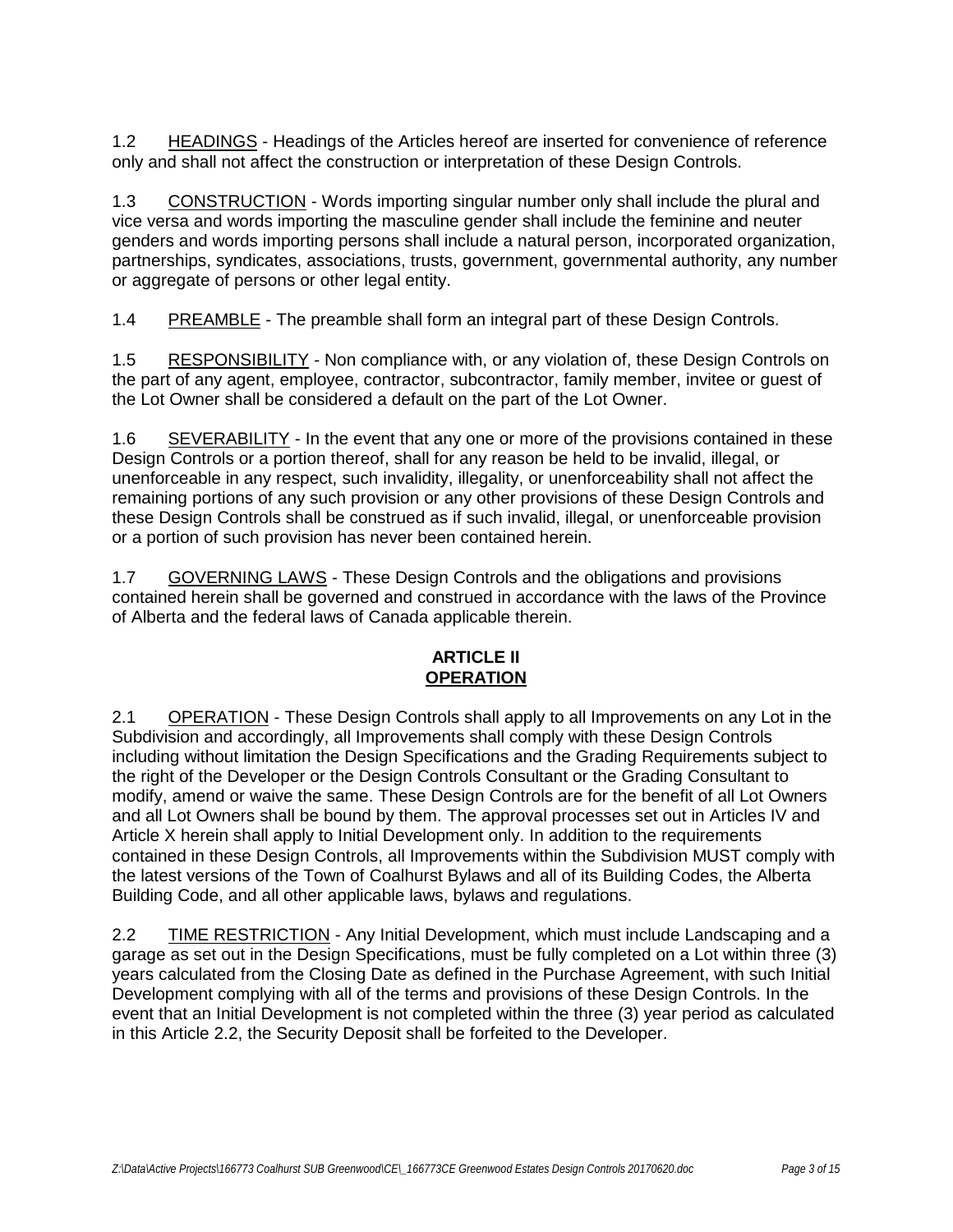#### **ARTICLE III DESIGN CONTROLS CONSULTANT**

3.1 APPOINTMENT - The Design Controls Consultant shall be appointed by the Developer in its sole discretion, and shall be removable without notice by the Developer.

3.2 ROLE - The role of the Design Controls Consultant is to ensure that the Lot Owner's plans with respect to Initial Development comply with the Design Specifications and that the Initial Development is completed in accordance with the Design Specifications. Neither the Design Controls Consultant nor the Developer shall be responsible for ensuring compliance with these Design Controls with regard to any Lot once Initial Development on that Lot has been completed.

3.3 POWER - The Design Controls Consultant shall have in its sole discretion, the right to alter or reject any residential dwelling design or Application which in their opinion does not meet or follow the spirit and intent of these Design Controls or which may adversely affect any neighbouring Lot, property or residential dwelling. All decisions made by the Design Controls Consultant shall be final and binding in all respects.

3.4 DISCRETION - The Design Controls Consultant shall have the ability in its sole discretion to deviate from, modify, or waive, any of the Design Specifications and shall not have any liability for exercising its right to do the same.

3.5 INTERPRETATION OF DESIGN CONTROLS – The Developer and its Design Controls Consultant shall be responsible for the interpretation of these Design Controls and may modify the provisions stated herein at their sole discretion. Any dispute which may arise in connection with the Design Controls shall be determined by the Developer whose decision shall be final and binding.

# **ARTICLE IV PROCEDURE FOR DESIGN APPROVAL**

4.1 APPLICATION - No Lot Owner shall commence Initial Development, nor apply to the Town of Coalhurst for a building permit for such Initial Development, without first submitting an Application to the Design Controls Consultant pursuant to the requirements contained herein and receiving approval for the same. The requirement to submit an Application to the Design Controls Consultant and to receive its approval shall only apply to Initial Development on each respective Lot, and shall not apply to any subsequent Improvements.

4.2 SECURITY DEPOSIT - The Design Controls Consultant shall not review any Application submitted to it without the Lot Owner first having paid a Security Deposit to the Developer. A fee charged by the Design Controls Consultant as contemplated by the Purchase Agreement or as prescribed by the Design Controls Consultant shall be deducted and paid from the Security Deposit. The Security Deposit, less any and all applicable fees and deductions, shall not be returned to the Lot Owner unless and until it has been determined in the sole discretion of the Design Controls Consultant that the Design Specifications have been fully complied with in respect of the Initial Development and that the Lot Owner has complied with and has not violated any of the other provisions of these Design Controls including without limitation the Grading Requirements and the provisions of Article VII hereof.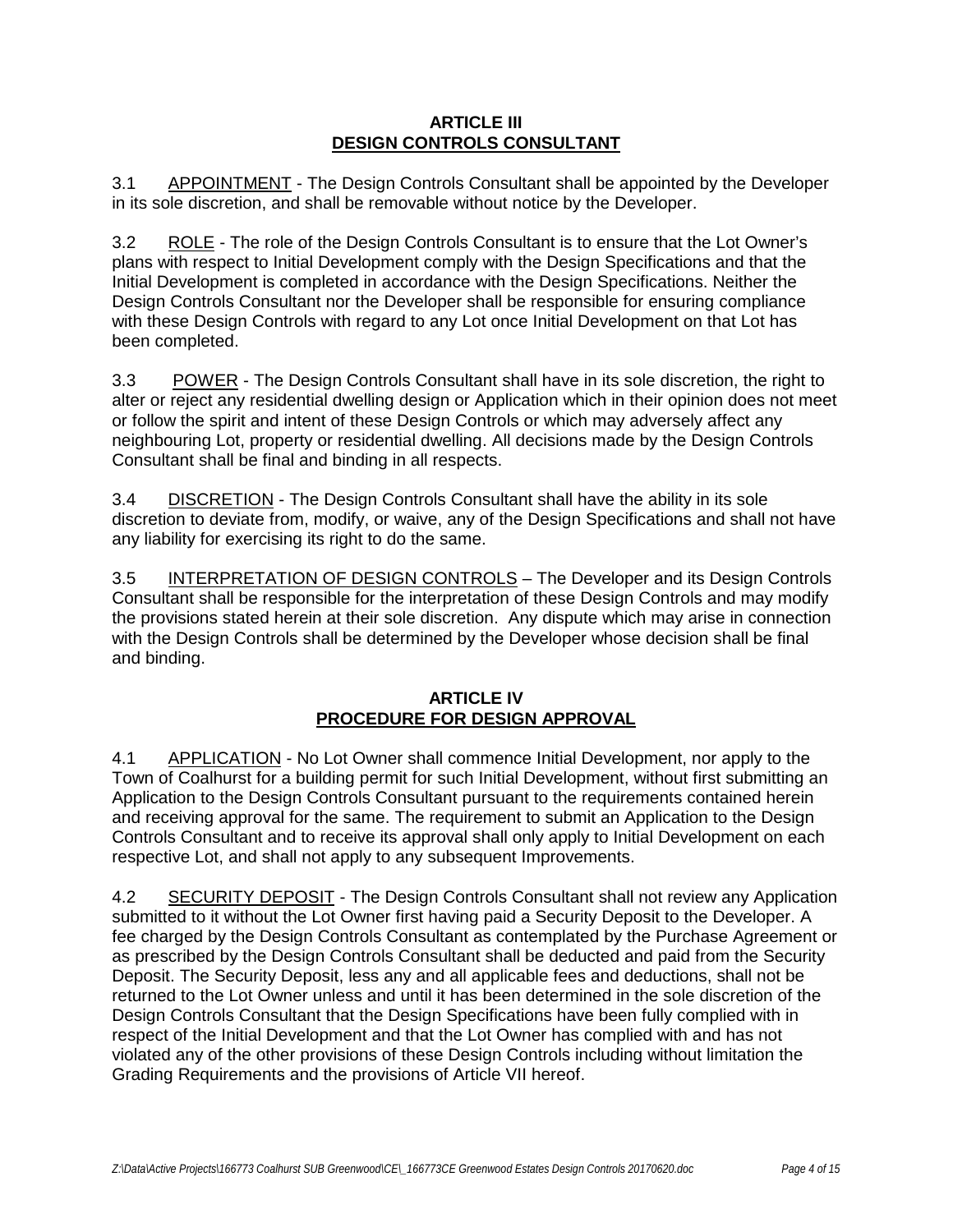4.3 WALKOUT BASEMENTS - Lot Owners must consult the Design Controls Consultant for any building development that incorporates a walk-out basement, prior to submitting an Application and prior to proceeding with preliminary house plans, to determine if the same is permitted, and if so, what requirements there may be with respect to the same.

4.4 APPLICATION REQUIREMENTS - All Applications shall include the following documents:

(a) A completed application form as provided by the Design Controls Consultant;

(b) Three complete copies of the proposed home plans, including floor plans, elevations, and sections;

(c) A site plan including all building grades, lot grades, and setback information; and

(d) Any other documents the Design Controls Consultant may reasonably request on a case by case basis.

4.5 INCOMPLETE APPLICATIONS - No Lot Owner shall submit an Application to the Design Controls Consultant that does not include the requirements contained in Article 4.4 above.

4.6 PLAN REVIEW - Upon confirmation by the Developer of payment of the Security Deposit by the Lot Owner as set out in Article 4.2 above, and upon reviewing the Lot Owner's Application, the Design Controls Consultant shall either reject or approve the Application.

4.7 CHANGES - There shall be no deviation from the plans contained in an approved Application unless the same is consented to in writing by the Design Controls Consultant. The Lot Owner shall complete and construct the Initial Development in accordance with plans as approved by the Design Controls Consultant.

4.8 PERMIT APPLICATION - Upon approval of the Application by the Design Controls Consultant, the Lot Owner shall pick up two copies of the approved Application and is to submit one approved copy to the Town of Coalhurst for the purpose of obtaining any required building permits.

4.9 FINAL INSPECTION - The Lot Owner shall make a request to the Design Controls Consultant upon the completion of the Initial Development on any Lot for a final inspection of such Initial Development. Following the completion of the requested inspection, the Design Controls Consultant shall determine whether the Design Specifications have been properly followed with respect to the Initial Development of the Lot.

# **ARTICLE V DESIGN SPECIFICATIONS**

5.1 SETBACKS - All Improvements on a Lot shall comply with the setback requirements as provided by applicable Town of Coalhurst Bylaws.

5.2 DRIVEWAYS - All driveways and pathways facing the street shall be either broom finished poured concrete, stamped coloured concrete, poured concrete with an exposed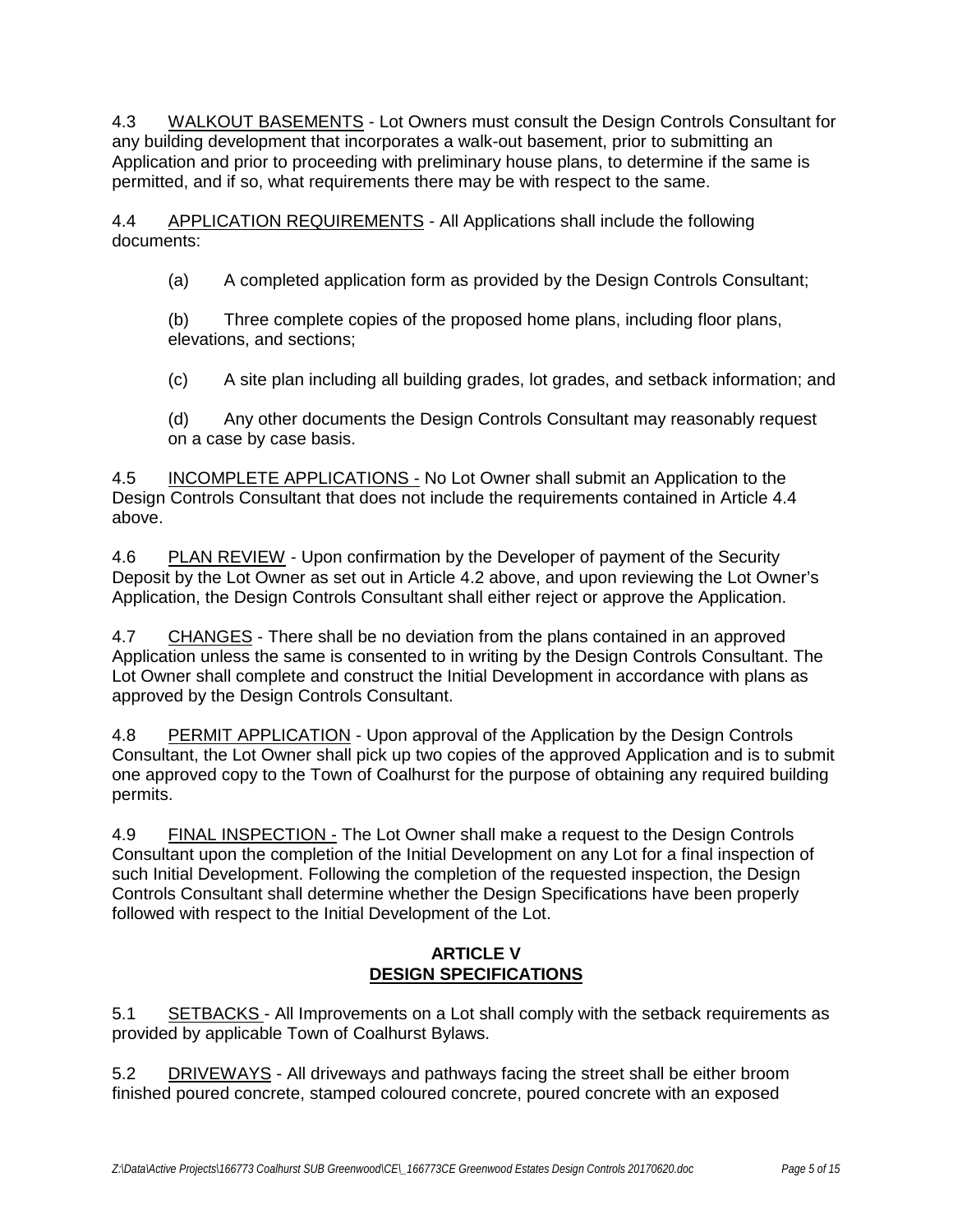aggregate finish or paving stones. Gravel or asphalt paved drives and pre-cast concrete slab walkways are not permitted. Acceptable colours shall be limited to natural earth hues of brownish, beige, tans, sand, grays, or reddish hues. Bright colours are not permitted.

All driveways shall be in the location as shown on the Appendix 'A'.

5.3 ROOF PITCH - Roof slopes of 5 in 12 or greater shall be required for all buildings.

5.4 ROOF MATERIALS - No roof situated on any Lot shall be made up of any material other than the following acceptable roof materials:

- (a) architectural asphalt shingles;
- (b) concrete tiles;
- (c) shakes; or
- (d) slate tiles;

Tar and gravel roofing, and rolled roofing are not acceptable.

5.5 ROOF COLOURS - The roof colour of any permanent structure (including but not limited to the residential dwelling and garage) located on a Lot shall be compatible with the colour of the exterior finish of the residential dwelling on such Lot.

5.6 EXTERIOR FINISH – The FRONT exterior finishes on any residential dwelling or structure located within the boundaries of a Lot are limited to the following materials:

- (a) Wood siding and battens with stone or brick;
- (b) Stucco with stone or brick;
- (c) "Hardy" board siding with stone or brick.

Where stone or brick is used as a complimentary finish, it shall comprise a minimum 30% of the wall area and blend in to create a uniform look of the main elevation and wrap each side elevation a minimum of two (2) feet (.61 m).

The SIDE and REAR exterior finishes on any residential dwelling or structure located within the boundaries of a Lot are limited to the following materials:

- (a) Wood siding and battens;
- (b) Stucco;
- (c) "Hardy" board siding.
- (d) Vinyl siding.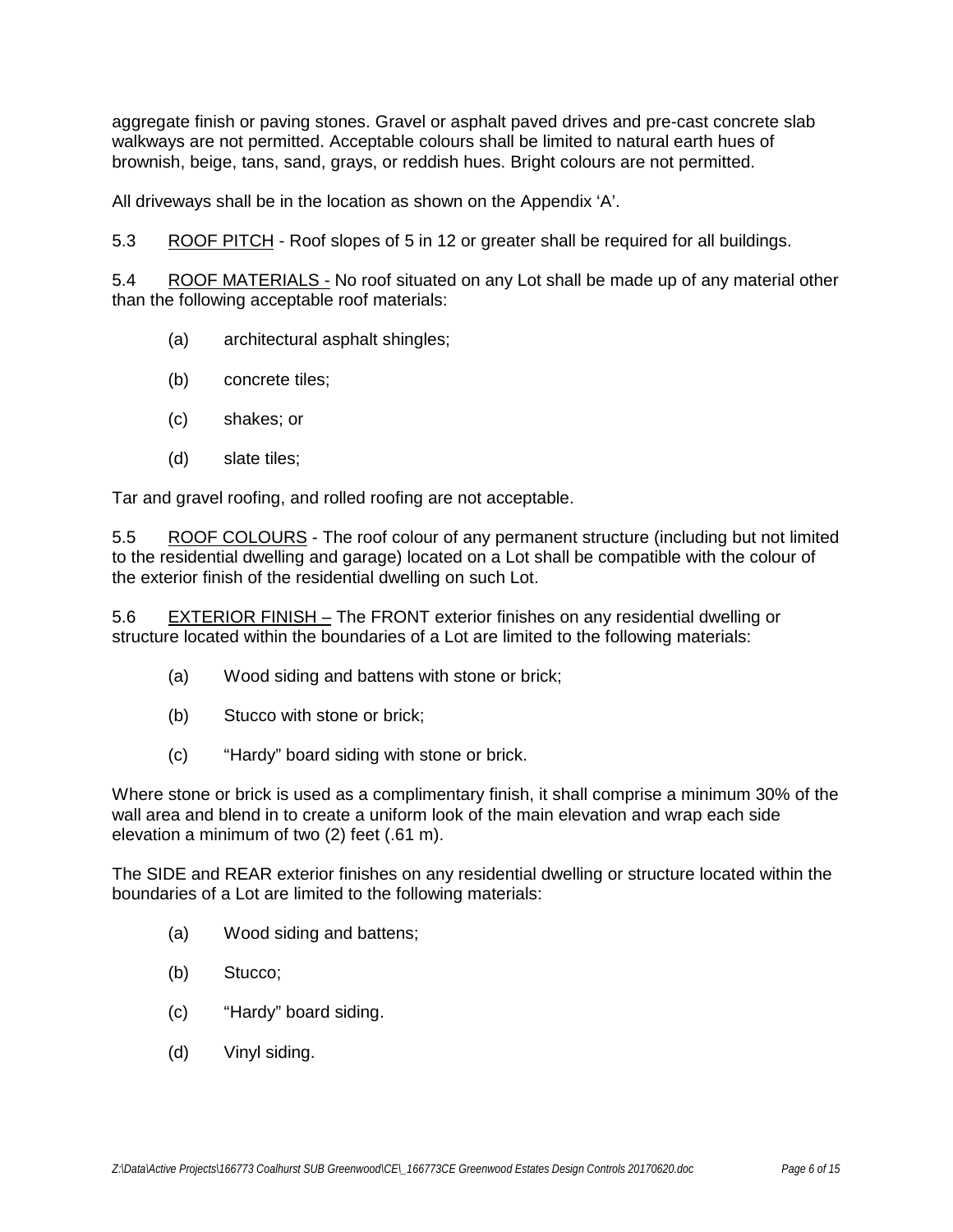5.7 COLOURS - All colour schemes for residential dwelling units or any other structure located within the boundaries of a Lot must meet the following requirements:

(a) Contrast between colours on adjoining lots shall be subtle;

(b) Deeper colours shall be restricted to trim applications;

(c) Colours of residential dwellings shall not be repeated within three lots of each other;

(d) Acceptable colours shall be limited to natural earth hues of brownish, beige, tans, sand, grays, reddish, greenish, or bluish paler hues for the main body of the house. No bright colours are permitted.

5.8 ENTRIES - All front entrances on any residential dwelling on a Lot shall be designed to be fully visible from the street. Columns are to be built up to a minimum size of 10"square, at the narrowest dimension. All verandah bases shall be fully enclosed with materials complementing the exterior of the residential dwelling.

5.9 EAVES & OVERHANGS - Eaves on any structure situated on a Lot shall not be greater than 48" inches (1.2 m) nor less than 18". Fascia, soffit, flashing and trim are to be prefinished metal to complement the main body colour of the residential dwelling. Prefinished metal eaves troughs and downspouts are required and must discharge onto concrete splash pads as required by the Town of Coalhurst.

5.10 RESIDENTIAL DWELLING SIZES - No residential dwelling built upon the Lands shall be smaller than the following sizes:

| (a) | Bungalow (bi-level) main floor | $=$ | 1,200 sq.ft. |
|-----|--------------------------------|-----|--------------|
| (b) | Split level (combined floors)  | $=$ | 1,600 sq.ft. |
| (c) | Two stories (both floors)      | $=$ | 1,600 sq.ft. |

5.11 GARAGES - All residential dwellings on a Lot must have a double attached garage in the front.

(a) All garage finishes shall be consistent in massing, roof form, scale, materials and detailing with the residential dwelling situated on the Lot;

Car ports are not acceptable, and are not to be considered the equivalent of a garage.

5.12 FENCES - The Developer has constructed or will construct certain fencing within the Development as "Project Fencing". The same shall not be removed. The exterior colour and design of the Project Fence shall not be changed and each Lot Owner will be responsible for maintaining their portion of the Project Fence in good condition.

Fencing must be provided by the homeowner for side and rear yards, all fencing by the homeowner must have a concrete curb that is nine [9] inches wide by six [6] inches in height. The fence shall be a maximum of six [6] feet high. All side yard fencing is to end at the front setback line. Fencing on the side yards of corner lots will be reduced in heights, tapering to 1.2 m at the front setback line.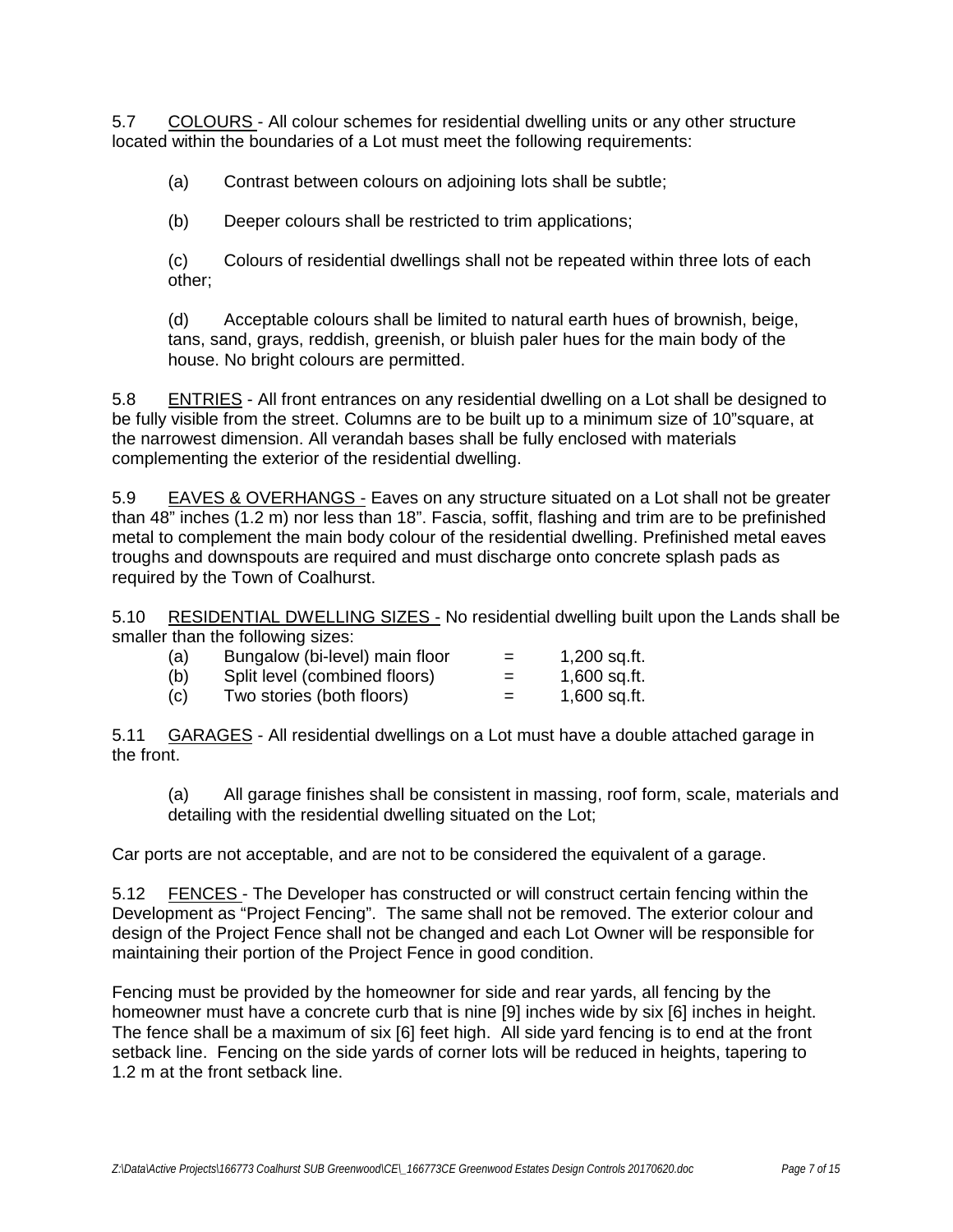5.13 CORNER LOTS - All Improvements on corner Lots shall meet these additional requirements:

(a) Where two storey elevations are used, the side elevation must be treated with the same level of detail as the front elevation.

(b) Roof planes must wrap around building faces on both street exposures. Principle roof planes must slope toward both street frontages.

(c) Both street elevations shall be designed to be 'front' elevations.

5.14 LANDSCAPING - The Landscaping on each Lot shall be installed by the lot owner and shall meet or exceed the following minimum requirements:

(a) SODDING - All front and side yards to the corners of the residential dwelling must be fully sodded.

(b) TREES - Each Lot not fronting on a separate boulevard shall contain at least one tree in the front yard meeting the following specifications:

(i) one deciduous tree of a one and half (1.5) inch (38m) caliper measured at a height of six (6") inches (.15M) above the finished grade; or

(ii) One coniferous tree of a five foot (1.5 m) height.

All landscaping works provided by the Developer if any, shall not be removed or changed, and each Lot Owner shall maintain all such landscaping located on their Lot or on the boulevard in good condition.

5.15 RETAINING WALLS - The cost of retaining walls situated on a Lot shall be the responsibility of the Lot Owner. All retaining walls and their foundations are to be within Lot boundaries.

5.16 PARGING - Parging of a residential dwelling inclusive of the garage must be stepped according to the final grade of the Lot and shall be no higher than twenty inches (20") at any point along the elevation.

#### **ARTICLE VI PARKING AND STORAGE**

6.1 PARKING/STORAGE - Except during the construction of Improvements on a Lot, the Lot shall not be used for the storage of any materials, vehicles or equipment other than such as are usually and ordinarily stored in connection with the occupation of a building used for private residential purposes. Specifically, but without in any way restricting the foregoing, the following items shall not be parked or stored on, or adjacent to any Lot:

- (a) Large Trucks;
- (b) Construction equipment;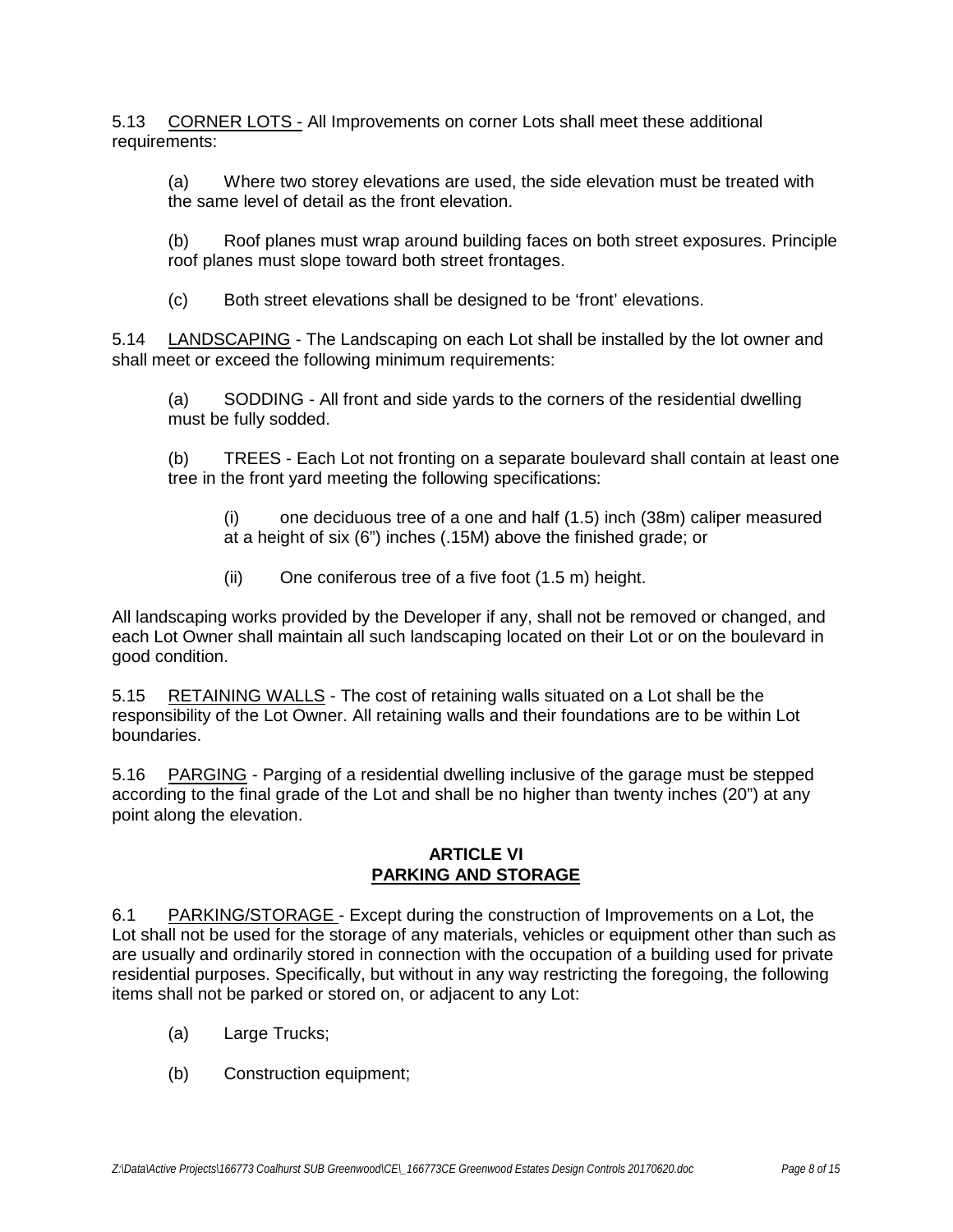(c) Farm equipment;

(d) Abandoned vehicles or equipment, non-functioning vehicles or equipment, auto or truck bodies, wrecks, and other vehicles or equipment not currently in a functioning state; and

(e) Gasoline, diesel fuel or similar fuel or volatile, explosive or dangerous substances other than those used for ordinary household purposes in quantities reasonably appropriate for ordinary household use.

#### **ARTICLE VII SUBDIVISION PRESERVATION**

7.1 PRECAUTIONS - The Lot Owner shall take all necessary precautions and measures to ensure that no damage is done to any infrastructure or improvements in the Subdivision by the Lot Owner, and in the event that any damage to such infrastructure (including without limitation; water valves, curbs, sidewalks, gutters, roads, light standards, fire hydrants, utilities, deep services and all appurtenances to the same) is caused by the Lot Owner or any of his Contractors, the Lot Owner shall be solely responsible for such damage and shall pay all costs associated with repairing, reconstructing or replacing the same. The Lot Owner must notify the Design Consultant of any damages or deficiencies to any of the improvements or infrastructure within fourteen [14] days of closing on the purchase of the Lot. The Developer will be responsible for these damages or deficiencies provided the Design Consultant is notified in writing within the fourteen [14] days. Prior to the release of Security Deposit the Developer or his representative will inspect the improvements or infrastructure adjacent to the Lot, noting any damages or deficiencies. The Lot Owner will be responsible for the cost of any repairs.

7.2 CONSTRUCTION SITE MAINTENANCE - The Lot Owner shall exercise all care and control necessary, during any excavation or construction work on any Lot, to ensure that all construction materials, including, but not limited to, excavated materials, are confined within the boundaries of the Lot and do not spill over or blow onto adjoining property or onto any public streets or lanes or other public lands or any other portion of the Subdivision.

(a) The Lot Owner shall be responsible for all costs and expenses to remove or clean up any construction materials that have for any reason whatsoever become situated on any other part of the Subdivision.

(b) The Lot Owner and/or its Contractor must have a commercial garbage bin onsite during construction. If the Lot Owner is in breach of this clause the Developer shall have the right to clean up and the Lot Owner agrees to pay the Developer for the cost of this clean up.

7.3 SURVEY PINS - The Lot Owner shall take all measures necessary to protect any and all survey pins located on each Lot. If it is required to replace a damaged or missing survey pin, the same must be done by an Alberta Land Surveyor, and the cost of the same shall be at the sole expense of the Lot Owner.

#### **ARTICLE VIII GRADING AND SOIL SUPPORT**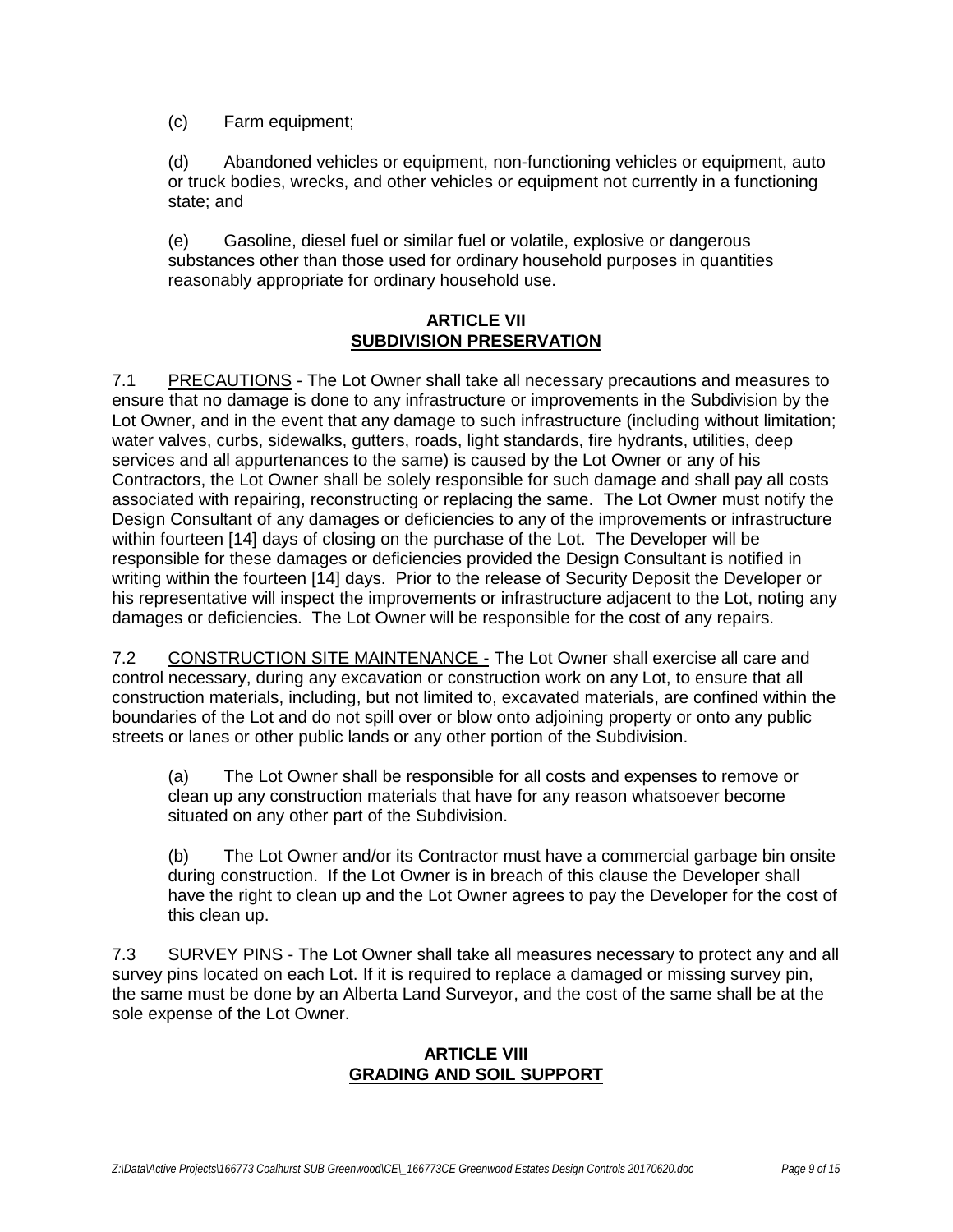8.1 GRADING - Creating and maintaining proper grading and drainage elevations for a Lot shall be the responsibility of the Lot Owner, and shall be completed in accordance with the requirements prescribed by the Town of Coalhurst and with any and all requirements prescribed by the Developer from time to time, notwithstanding the fact that neither may be registered against title to the Lot. Additional grading requirements include the following:

(a) Individual Lot grading (including drainage swales and retaining walls) must be located within a Lot's boundaries and must not change any required drainage patterns; and

(b) Lot Owners shall be responsible to ensure that there is adequate drainage at all times on the Lot.

(c) Particular care shall be taken to ensure that any retaining walls or fence curbs do not in any way impede the approved drainage patterns.

8.2 SOIL CONDITIONS - A Lot Owner is the party responsible to ensure that appropriate investigations are completed to ensure that sub-surface soil conditions will support any Improvements on a Lot, and neither the Developer, nor the Grading Consultant or Design Control Consultant shall be deemed to have made any representations, warranties, certifications, or guarantees with respect to the same.

# **ARTICLE IX GRADING CONSULTANT**

9.1 APPOINTMENT - The Grading Consultant shall be appointed by the Developer in its sole discretion, and shall be removable without notice by the Developer.

9.2 ROLE - The role of the Grading Consultant is to ensure that the Lot Owner's plans with respect to Initial Development comply with the Grading Requirements and that all Initial Development is completed in accordance with the Grading Requirements. Neither the Grading Consultant nor the Developer shall be responsible for ensuring compliance with these Design Controls with regard to any Lot once Initial Development on that Lot has been completed.

9.3 POWER - The Grading Consultant shall have in its sole discretion, the right to alter or reject any Grading Application which in their opinion does not meet or follow the spirit and intent of the Grading Requirements or which may adversely affect any neighbouring Lot, property or residential dwelling. All decisions made by the Grading Consultant shall be final and binding in all respects.

9.4 DISCRETION - The Grading Consultant shall have the ability in its sole discretion to deviate from, modify, or waive, any of the Grading Requirements and shall not have any liability for exercising its right to do the same.

9.5 FINAL APPROVAL - The Developer shall have the final authority to approve or disapprove applications as well as the authority to modify any of the guidelines.

#### **ARTICLE X PROCEDURE FOR GRADING APPROVAL**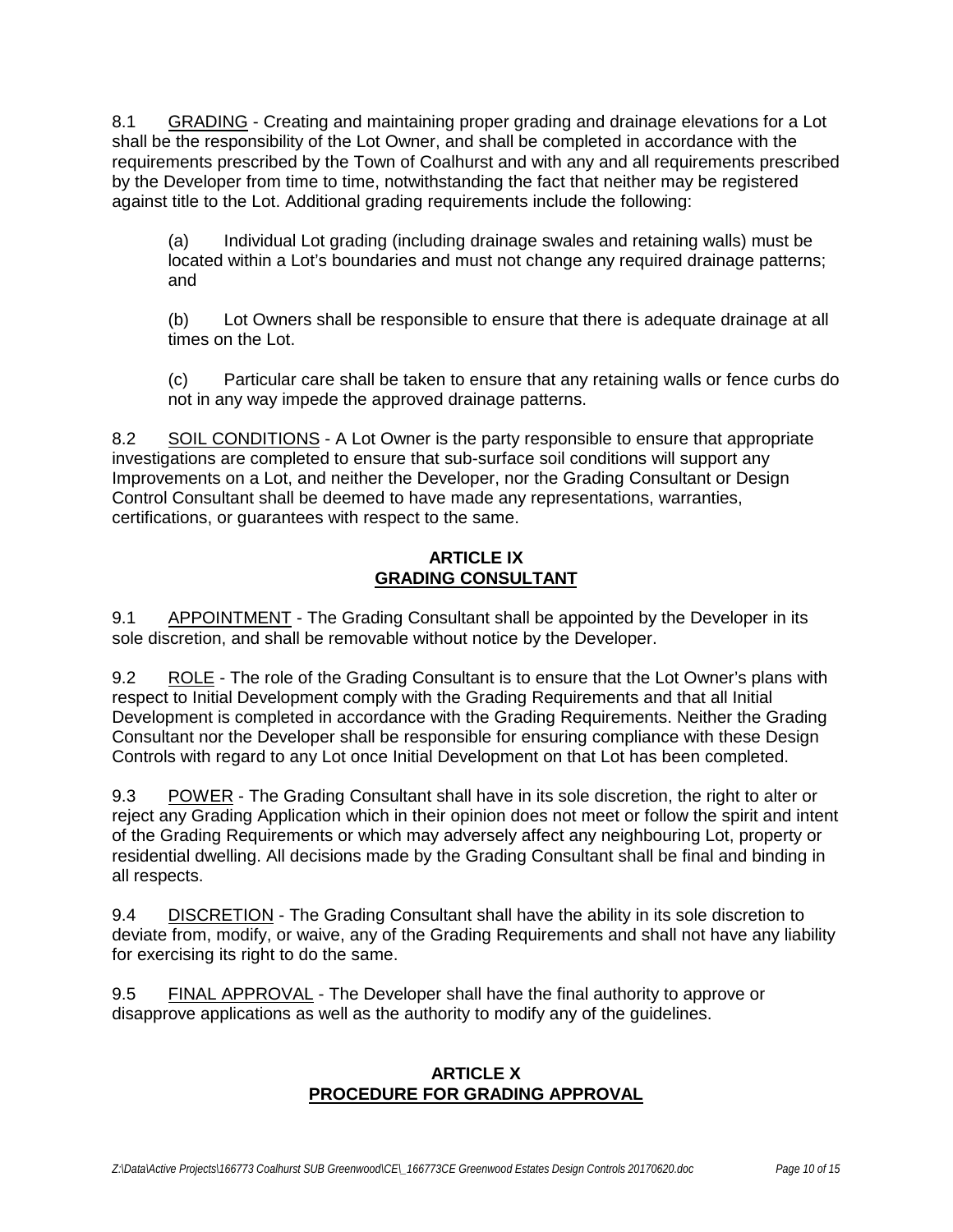10.1 APPLICATION - No Lot Owner shall commence Initial Development, nor apply to the Town of Coalhurst for a building permit for such Initial Development, without first submitting a Grading Application to the Grading Consultant pursuant to the requirements contained herein and receiving approval for the same. The requirement to submit a Grading Application to the Grading Consultant and to receive its approval shall only apply to Initial Development on each respective Lot, and shall not apply to any subsequent Improvements.

10.2 SECURITY DEPOSIT - The Grading Consultant shall not review any Grading Application submitted to it without the Lot Owner first having paid the Security Deposit to the Developer. A fee charged by the Grading Consultant as contemplated by the Purchase Agreement or as prescribed by the Grading Consultant shall be deducted and paid from the Security Deposit. The Security Deposit, less any and all applicable fees and deductions, shall not be returned to the Lot Owner unless and until it has been determined in the sole discretion of the Grading Consultant that the Grading Requirements have been fully complied with in respect of the Initial Development, and that the Lot Owner has complied with and has not violated any of the other provisions of these Design Controls including without limitation the Design Specifications and the provisions of Article VII hereof.

10.3 WALKOUT BASEMENTS - Lot Owners must consult the Grading Consultant, for any building development that incorporates a walk-out basement, prior to submitting a Grading Application and prior to proceeding with preliminary house plans, to determine if the same is permitted and if so, what requirements there may be with respect to the same.

10.4 GRADING APPLICATION REQUIREMENTS - All Grading Applications shall include the following documents:

- (a) A site plan including all building grades, lot grades, and setback information;
- (b) Three copies of the grading plans;

The Lot Owner will refer to the latest updated site plan provided by the Developer and Grading Consultant to ensure the proper grades, position of driveway, ROW's and any and all infrastructure (telephone box, electrical transformer, etc.) is indicated on the site plan. When presenting side elevations of the home, the correct sloping grade must be indicated. Elevations drafted flat with a variance of 12" or greater slope along the full length of the home according to the site plan will not be accepted.

10.5 INCOMPLETE GRADING APPLICATIONS - No Lot Owner shall submit a Grading Application to the Grading Consultant that does not include the requirements contained in Article 10.4 above.

10.6 PLAN REVIEW - Upon confirmation by the Developer of payment of the Security Deposit by the Lot Owner, and upon reviewing the Lot Owner's Grading Application, the Grading Consultant shall either reject or approve the Grading Application.

10.7 CHANGES - There shall be no deviation from the plans contained in an approved Grading Application unless the same is consented to in writing by the Grading Consultant. The Lot Owner shall complete and construct the Initial Development in accordance with the plans as approved by the Grading Consultant.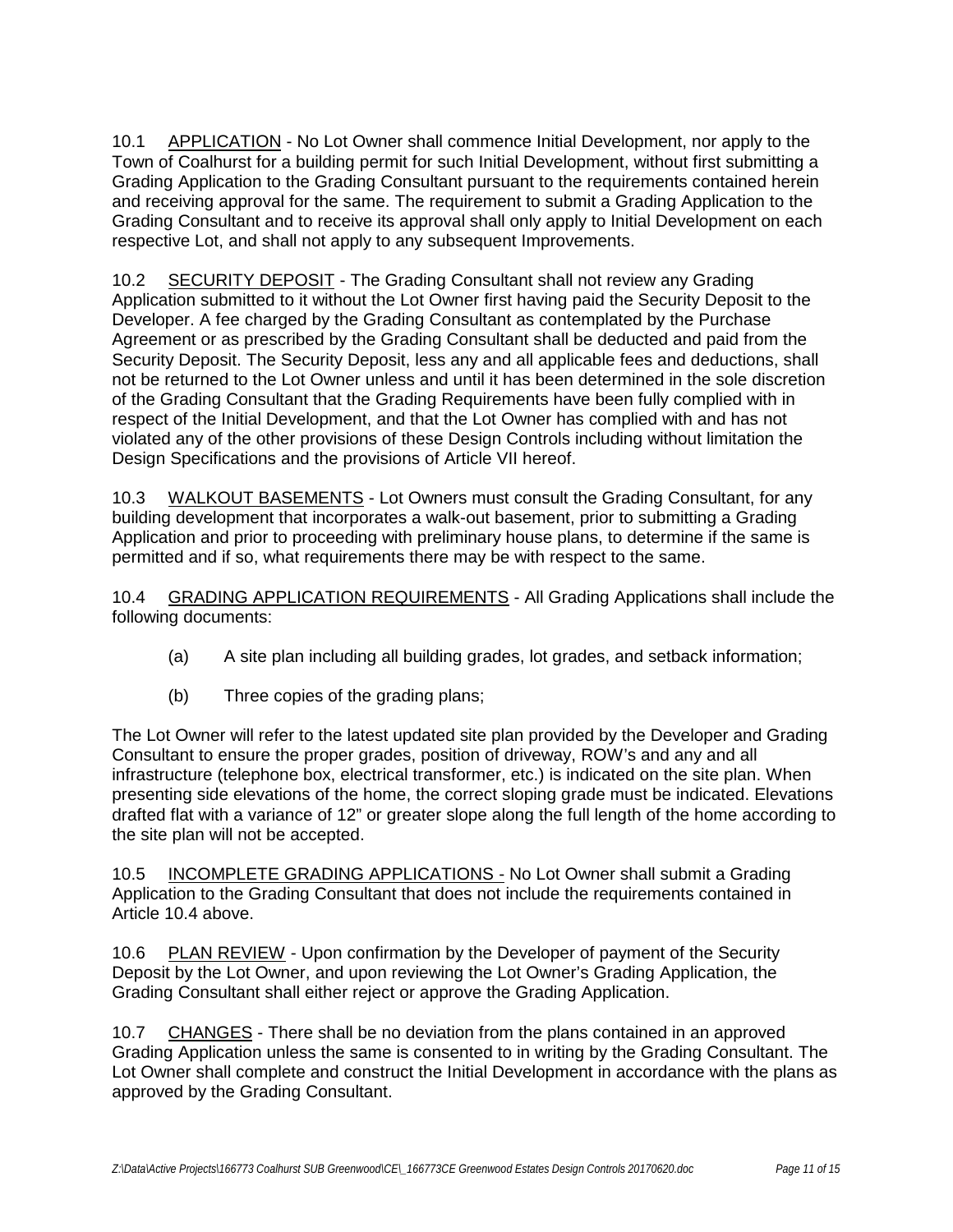10.8 PERMIT APPLICATION - Upon approval of the Grading Application by the Grading Consultant, the Lot Owner shall pick up two copies of the approved Grading Application and is to submit one approved copy to the Town of Coalhurst for the purpose of obtaining any required building permits.

10.9 BUILDING AND LANDSCAPING COMPLETION - The Lot Owner shall have two [2] years from time of Lot purchase to complete construction of the house. All grading and landscaping shall be complete within three [3] years of Lot purchase. If the above is not completed within the stipulated time frame the Security Deposit shall be forfeited to the Developer.

10.10 FINAL INSPECTION - The Lot Owner shall make a request to the Grading Consultant upon the completion of the Initial Development on any Lot for a final inspection of such Initial Development. Following the completion of the requested inspection, the Grading Consultant shall determine whether the Grading Requirements have been properly followed with respect to the Initial Development of the Lot.

#### **ARTICLE XI LIABILITY LIMITATIONS**

11.1 LIMITATIONS - IT IS NOT THE INTENTION OF THESE DESIGN CONTROLS TO IMPOSE ANY LIABILITIES ON THE DEVELOPER, THE DESIGN CONTROLS CONSULTANT, OR THE GRADING CONSULTANT AND ACCORDINGLY:

(a) The Grading Consultant or the Design Controls Consultant (hereinafter collectively called "the Consultants") or the Developer shall have no responsibility nor any obligation to review the Lot Owner's elevation/drainage and grading plans or construction plans to determine if there are any errors, discrepancies, problems or deficiencies in respect of the same, and the role and functions of the Consultants are for the sole and exclusive purpose of ensuring that the Lot Owner's elevation / drainage and grading plans and construction plans with respect to a Lot comply with the Grading Requirements and Design Specifications respectively and that the Initial Development has been completed in accordance with the same;

(b) The foregoing role and functions of the Consultants and the application and approval processes as set forth herein do not create any standard of care, obligation or liability on the party of the Developer or the Consultants for or on behalf of the Lot Owner, nor do the Developer or the Consultants have any legal obligations or liabilities to the Lot Owner with respect to the Lot Owner's development of the Lot which includes, without limitation, the Lot Owner's grading and drainage elevations and construction plans in respect of such Lot;

(c) The Developer and the Consultants shall have no responsibility for the accuracy, quality, correctness or reliability of information provided by the Lot Owner to the Consultants, and the Developer and the Consultants shall be indemnified by the Lot Owner for any and all losses, costs, expenses, damages or law suits resulting in any way therefrom;

(d) The Developer and the Consultants shall not be liable or responsible to the Lot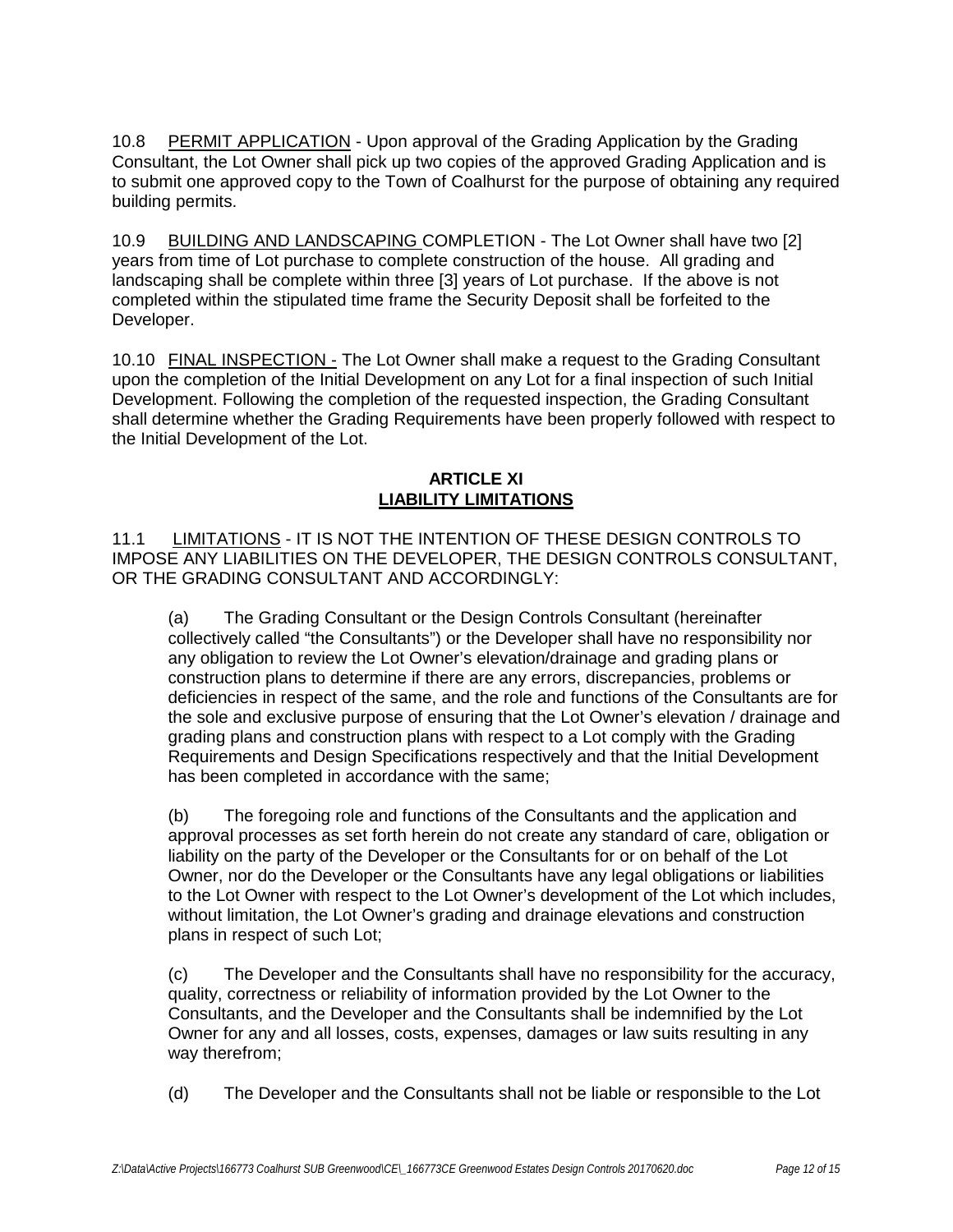Owner for any losses, costs, expenses, damages or law suits that the Lot Owner may suffer or incur by the Consultants exercising their role and functions as set forth in these Design Controls;

(e) The Developer shall not be liable to any Lot Owner for any of the actions of the Consultants, and no Lot Owner shall be entitled to make any claim against the Developer in respect of any act, error or omission of the Consultants;

(f) The Consultants are not the agents of the Developer and their appointment is related exclusively to completing their role and functions as set forth in these Design Controls;

(g) The Developer is not obligated to monitor or enforce these Design Controls and there is no liability on the Developer for the Developer's failure to do so regardless of whether or not the Developer is the registered owner of a Lot or Lots comprising the Subdivision at the time that any party fails to perform, observe or comply with these Design Controls;

(h) The Developer and the Consultants, or any one or combination of them, have the right at their sole discretion to modify any of the provisions of these Design Controls including the Grading Requirements and Design Specifications contained herein or waive compliance with the same. There shall be no liability on the part of the Developer or the Consultants to any Lot Owner or any party claiming through or under any Lot Owner by reason of the Developer or the Consultants modifying these Design Controls (including without limitation the Grading Requirements or Design Specifications) or waiving any compliance with such Design Controls (including without limitation the Grading Requirements or Design Specifications).

#### **ARTICLE XII SECURITY DEPOSITS**

12.1 NO INTEREST - There is no obligation to invest the Security Deposit and no interest is payable to any party (other than the Developer) in respect of a Security Deposit.

12.2 DEDUCTIONS - The Developer, at its option, may appropriate and apply all or any part of the Security Deposit it may be holding in respect of a particular Lot, on account of the costs or expenses sustained by the Developer arising from:

(a) any remediation, repair, reconstruction or replacement that may be undertaken or completed by the Developer due to or in connection with a Lot Owner's breach or default of the terms and provisions of these Design Controls including, without limitation, the provisions of Article VII herein. (The Developer is not obligated to complete any remediation, repair, reconstruction or replacement under these Design Controls or as a result of any Lot Owner's breach or default under the same, and the decision to do so shall be in the Developer's sole and absolute discretion);

(b) costs or expenses incurred by the Developer which include, but are not limited to, the Developer's legal fees and disbursements on a solicitor/client full indemnity basis due to any form of action including, but not limited to, any legal action that the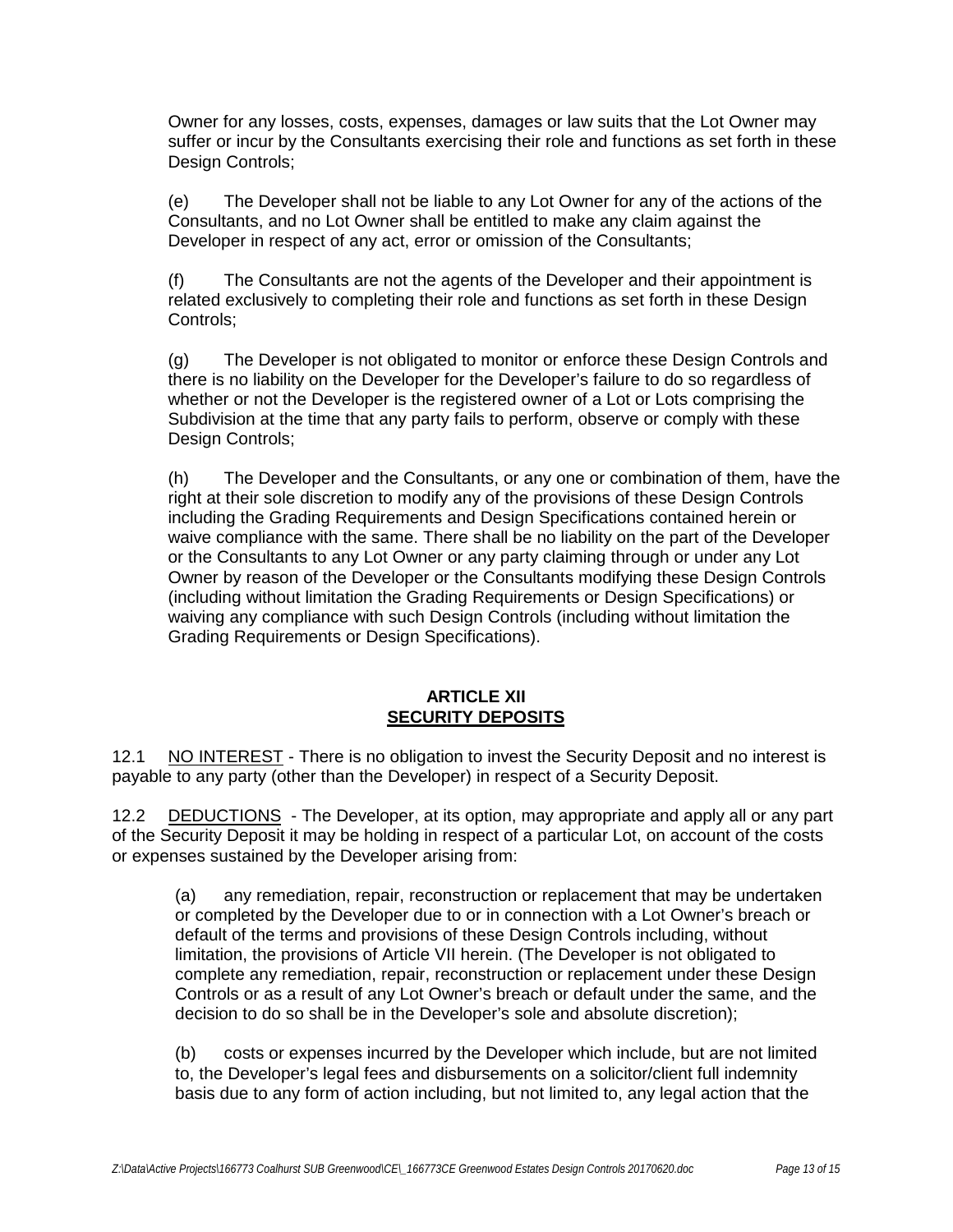Developer might take, due to or in connection with a Lot Owner's breach or default of the terms and provisions of these Design Controls, including without limitation, the provisions of Article VII herein. (The Developer is not obligated to take any actions whatsoever under these Design Controls or as a result of any Lot Owner's breach or default under the same, and the decision to do so shall be in the Developer's sole and absolute discretion.)

If the balance of the Security Deposit should be insufficient to cover all costs and expenses of the Developer, then the Lot Owner shall pay such costs and expenses of the Developer on a full indemnity basis ON DEMAND.

12.3 BUILDING AND LANDSCAPE COMPLETION - If the house construction and landscaping is not completed in accordance with clause 10.10, the Security Deposit shall be forfeited to the Developer.

12.4 TRANSFERABILITY - The Developer may deliver or transfer the Security Deposit, or any portion thereof, to any other party for the Security Deposit to be held by such party and, on doing so, the Developer shall be and is hereby discharged from any further liability with respect to the Security Deposit.

# **ARTICLE XIII GENERAL**

13.1 TIME - Time shall be of the essence of these Design Controls.

13.2 NON-WAIVER - The failure by the Developer, the Design Controls Consultant or the Grading Consultant to require performance of any provision of these Design Controls shall not affect their right to require performance at any time thereafter, nor shall a waiver of any breach or default of these Design Controls constitute a waiver of any subsequent breach or default or a waiver of the provision itself unless the subsequent breach or default was waived in writing by the Developer, Design Controls Consultant or Grading Consultant.

13.3 BINDING EFFECT OF WAIVER - In the event that any of the provisions of these Design Controls are waived, modified or amended in writing by the Developer, Design Controls Consultant or Grading Consultant in respect of a particular Lot, such waiver, amendment, or modification shall apply to that particular Lot only and not to any other Lot, and no Lot Owner, whether the owner of the particular Lot or otherwise, nor any party claiming through or under such Lot Owner shall have any right to enforce the original provision or provisions of these Design Controls that have been subsequently amended, modified, or waived in writing by the Developer, Design Controls Consultant, or the Grading Consultant. The provisions of these Design Controls that have been waived, modified or amended in writing by the Developer, Design Controls Consultant or Grading Consultant in respect of a particular Lot, shall be binding upon the Lot Owner of such Lot as well as all other Lot Owners including all of their successors in title and any party claiming through or under any Lot Owner, and such written waiver, amendment, or modification may be enforced as if the same formed part of these initial Design Controls.

13.4 PRIME CONTRACTORS - Nothing in these Design Controls shall in any way be construed or interpreted so as to deem the Developer, Design Controls Consultant, or the Grading Consultant to be Prime Contractors within the meaning of the Occupational Health and